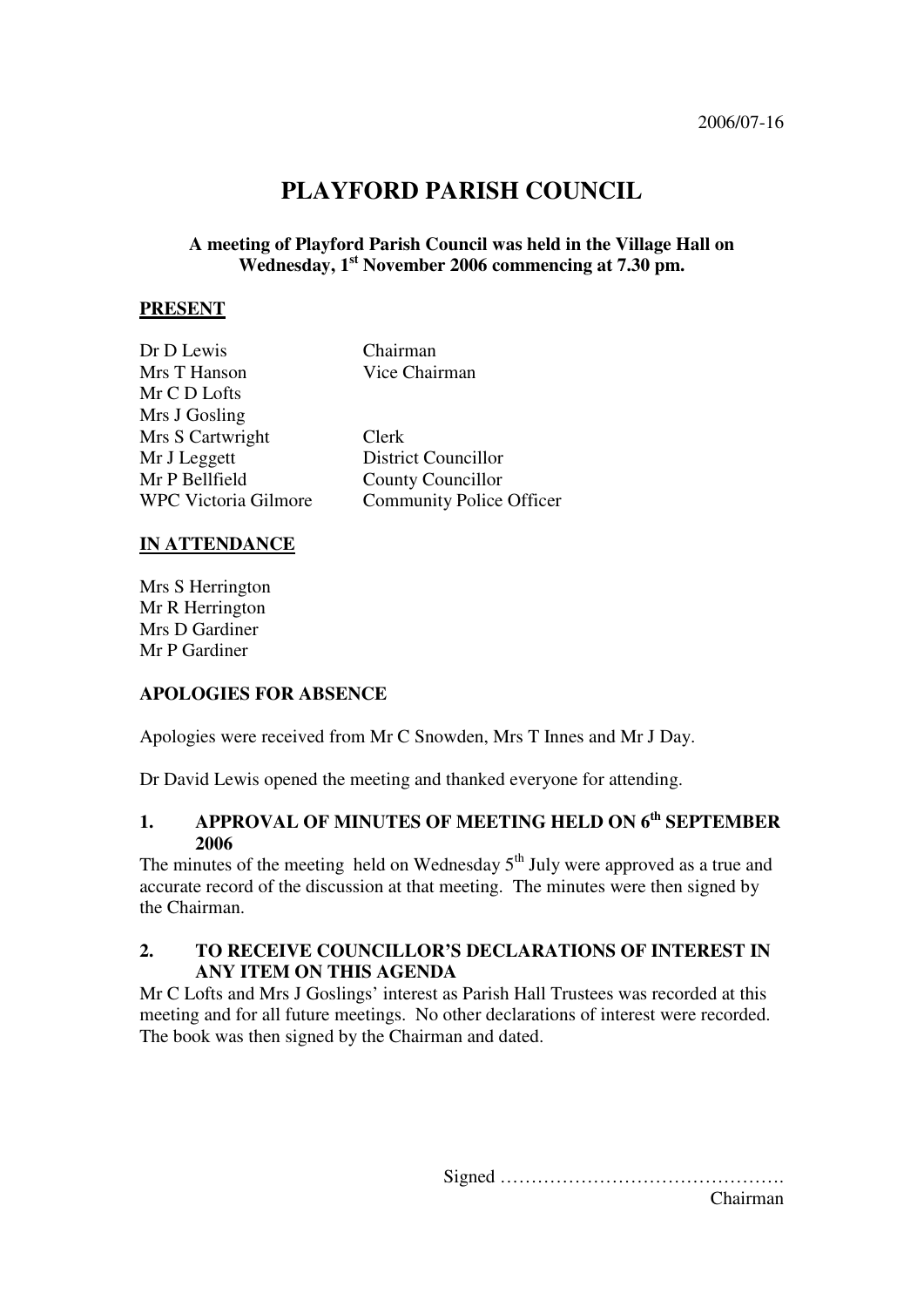### **3. MATTERS ARISING FROM THE MINUTES (not covered in Agenda items listed below)**

Deeds – Lease of Land to Parish Hall Trustees

The Deeds had been taken to the Suffolk Records Office for safe keeping. The Clerk was to liaise with the Village Hall Management Committee in order to obtain a copy of the Lease of Land Agreement.

Key for the Gate to the playing field.

Dr David Lewis had charge of this key.

Bealings Village Playing Field Project

A letter had been written to Mrs Jenny Shaw (Project Leader) confirming support for the release of the Sports Fund. The Clerk agreed to keep the Councillors informed of future developments at the playing field with the first stage of work beginning this autumn.

#### Speeding/Highway

WPC Victoria Gilmore had been out with her speed gun in the village but hadn't been able to pull anyone over for speeding.

The results from the Speed Indicator Display had come back and Dr David Lewis read out the results. The bottom line of this is that Playford is very "Middle of the Road" when it comes to speeding with the average mean speed being 32 mph. This result warrants a speed check probably once a year. The Clerk would endeavour to get a SID out along the C324 Bealings Road and had been in discussion with Peter Ingram of SCC. No more flooding had occurred along this stretch of road.

The Council decided to hold off joining SORR for the time being as it was felt it was more a pressure group for villages with heavy goods vehicle problems.

Whilst on the topic of Highway mention was made that the triangle of grass on Brook Lane and Butts Road was becoming damaged due to the post van riding up on the verge before stopping. The Clerk was asked to write to the Post Office telling them to keep off the grass.

It was also mentioned that signs were being obscured due to an overgrown hedge on the left handside of the road coming into Playford village over the railway bridge. Playford Website

Councillors volunteered to write "a piece" to put onto the website. The Clerk was to update the website with the latest minutes. Mrs J Gosling volunteered to write on the Village Hall. Mrs T Hanson to write a brief paragraph for the Home Page of the website with information such as population, location etc. etc. Dr D Lewis to write a paragraph on the Parish Council. It was also essential to get a contribution from the church with service times etc. At a later date, once the "essentials" were up and running it was hoped to scan a map of the footpaths in the village onto the website and also to take some photographs of the village.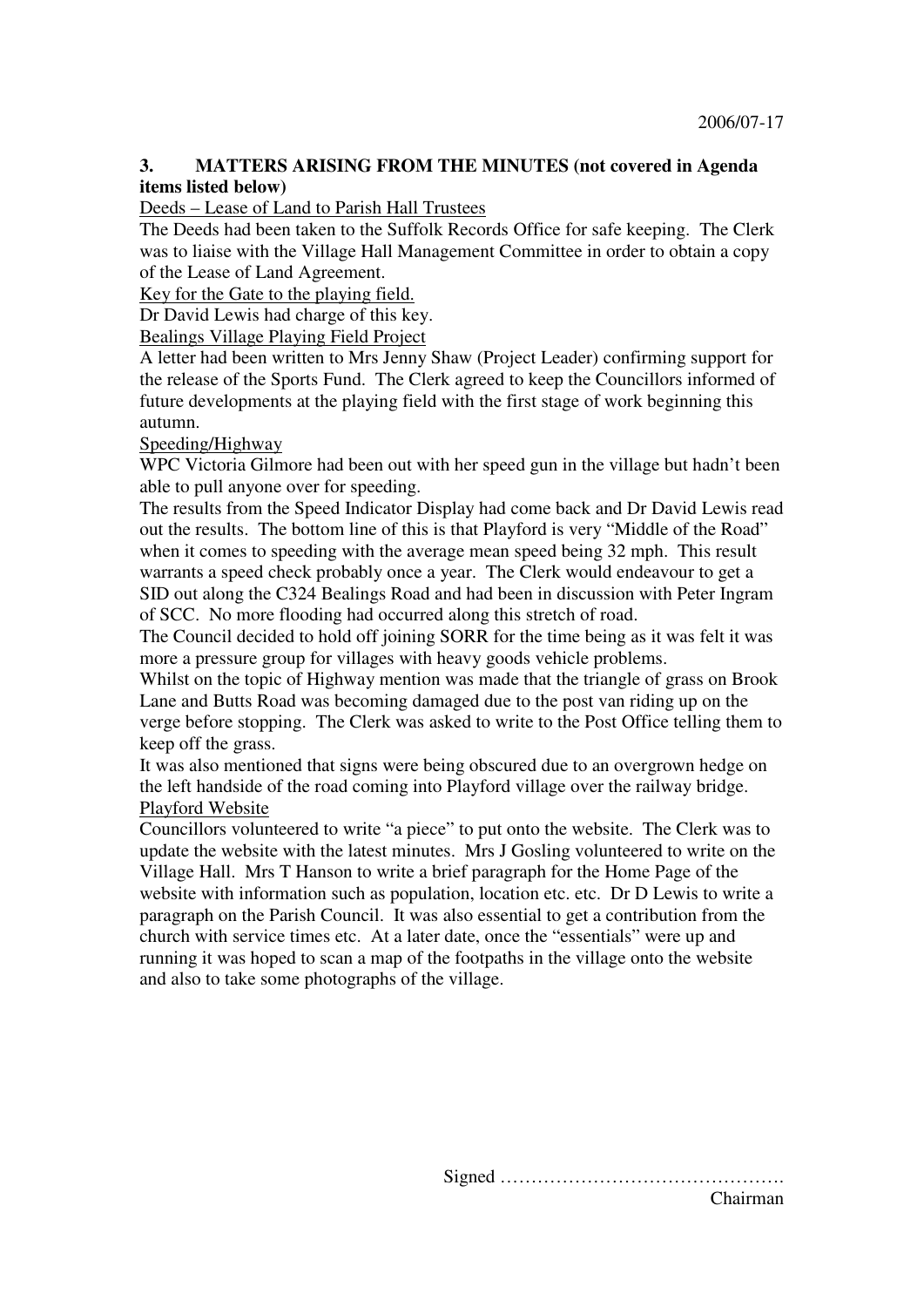### **4. ABOLITION OF THE SLAVE TRADE**

The Chairman welcomed Woodbridge Town Mayor, Jim Bidwell and Town Councillor, Mike Weaver who had come to discuss their plans for the  $200<sup>th</sup>$ anniversary of the abolition of the slave trade and how we might link in with them. Mrs J Gosling informed us all that Sunday, the  $25<sup>th</sup>$  March was a date to put in the diary for Mr Brian Seward and Mrs Anne Oram had been working with Playford Church and they had organised a church service followed by lunch in the village hall with a coach load of people coming from Wisbech and also from London. On Thursday,  $22<sup>nd</sup>$  March Mr Bidwell informed us that Woodbridge School had hired the Seckford Theatre to deliver a lecture on Clarkson and the Abolition of the Slave Trade. This venue holds 350 people. There would be a small charge of £3 per person and the money would be donated to a charity of choice. (Playford could have a say in this). Also there would be a bar before and after the talk which would aim to start at, say 7 o'clock – 7.30 ish. The lecture would be aimed at all age groups from 11 upwards. It was also commented that Mrs Tessa Innes would be receptive to anything that might involve the opening of Playford Hall gardens. It was an idea that EADT might be contacted and informed that Clarkson week would be coming up and anyone requiring any details could contact Dr David Lewis. It was agreed to again meet up with Woodbridge Town Council in late January. Another idea was a lecture, presentation involving Bealings School.

#### **5. PARISH PLANS**

Although people were reserved about the idea of a Parish Plan Mr Peter Bellfield assured us that parishes are just getting on with it. In particular the big parishes. It does involve a lot of detailed work but with Little and Great Bealings embarking on the plan it was suggested that it would be a good idea for Playford to begin. One of the first things to remember is that it is *not* a Parish Council Plan but a *Village* Plan. It was agreed to put an ad in the Benefice newsletter for a "Key champion" ie. Someone from the village who would run the steering group. It was most advantageous to have a "champion" before a public meeting as this precipitated other villagers to make up a steering group which should have 3 members of the village and 2 parish councillors. Before the Public Meeting a leaflet drop would have to be organised around the village.

#### **6. PLANNING MATTERS**

**C06/1529/FUL MEADOW COTTAGE, BRANSONS LANE. Erection of single-storey extension and en-suite to bedroom.** 

Permission for this had been refused.

**C06/1665/LDCE GARDEN HOUSE, BRANSONS LANE. Application for a certificate of lawfulness for an existing use of premises as a residential property.**  The Clerk had written to SCDC giving the Parish Council's support for this application.

Signed ……………………………………….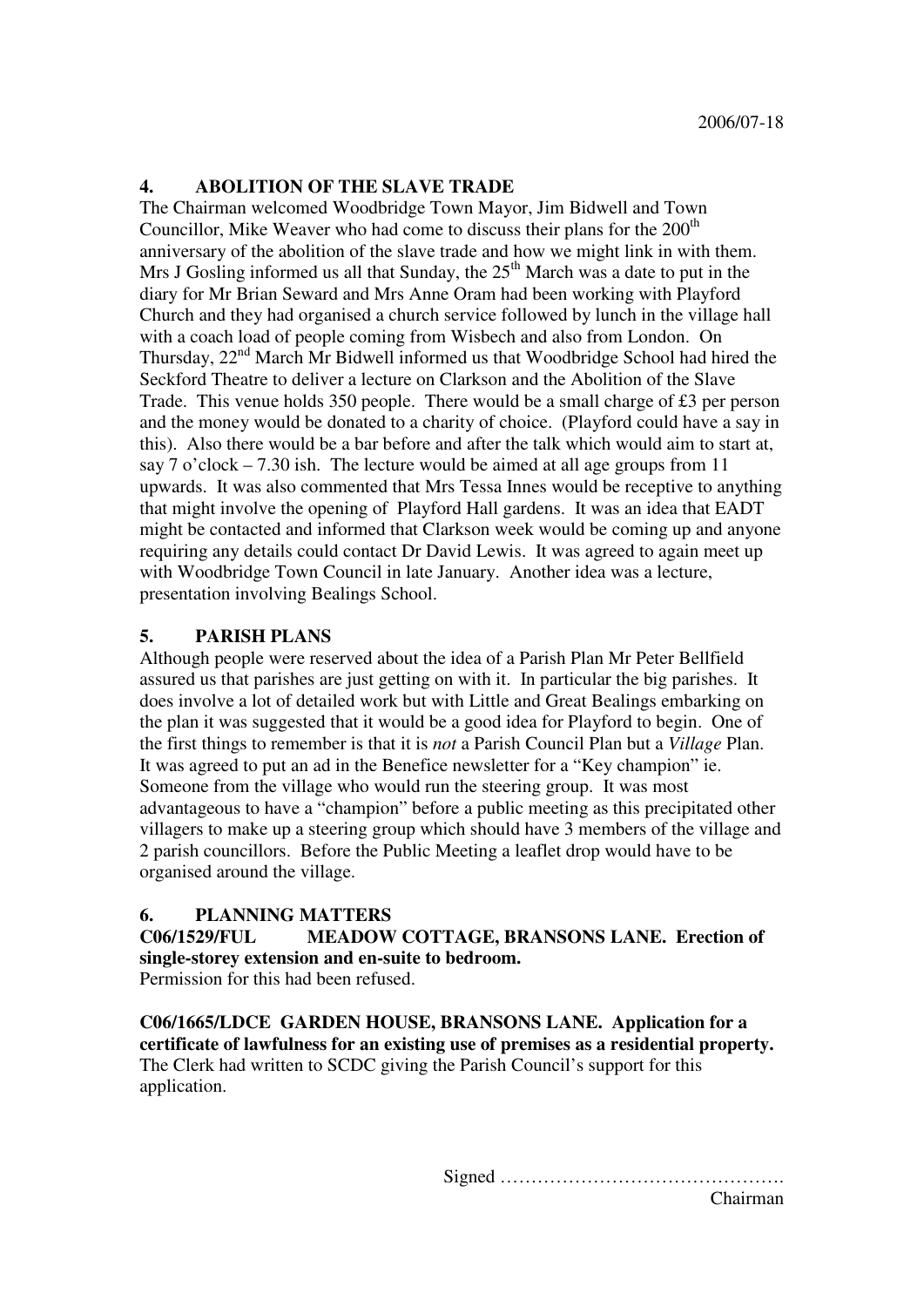Mr Charles Lofts reported back from the Planning Seminar and a copy of the power point presentation was to be circulated to the councillors.

#### **7. EXPENDITURE**

A standing order had been set up so that the Clerk was paid £135.88 every month rather than quarterly.

A VAT refund of £81.88 had been received from H M Customs and Excise which was paid in the year 2005/2006.

| Cheque No. 100501 01.11.06 | £135.88 | Sarah Cartwright    |
|----------------------------|---------|---------------------|
| Cheque No. 100502 01.11.06 | £80.00  | <b>Stuart Young</b> |

The above cheques were signed and authorised for payment.

#### **8. DATES FOR MEETINGS IN 2007**

3 January 2007 7 March 2007 16 May 2007 4 July 2007 5 September 2007 7 November 2007

#### **9. CORRESPONDENCE**

Correspondence from SORR, "The Quiet Lanes" was going to be circulated again. Dr David Lewis handed out a map of Playford to all Councillors with the village envelope, parish boundary and the rights of way marked on it.